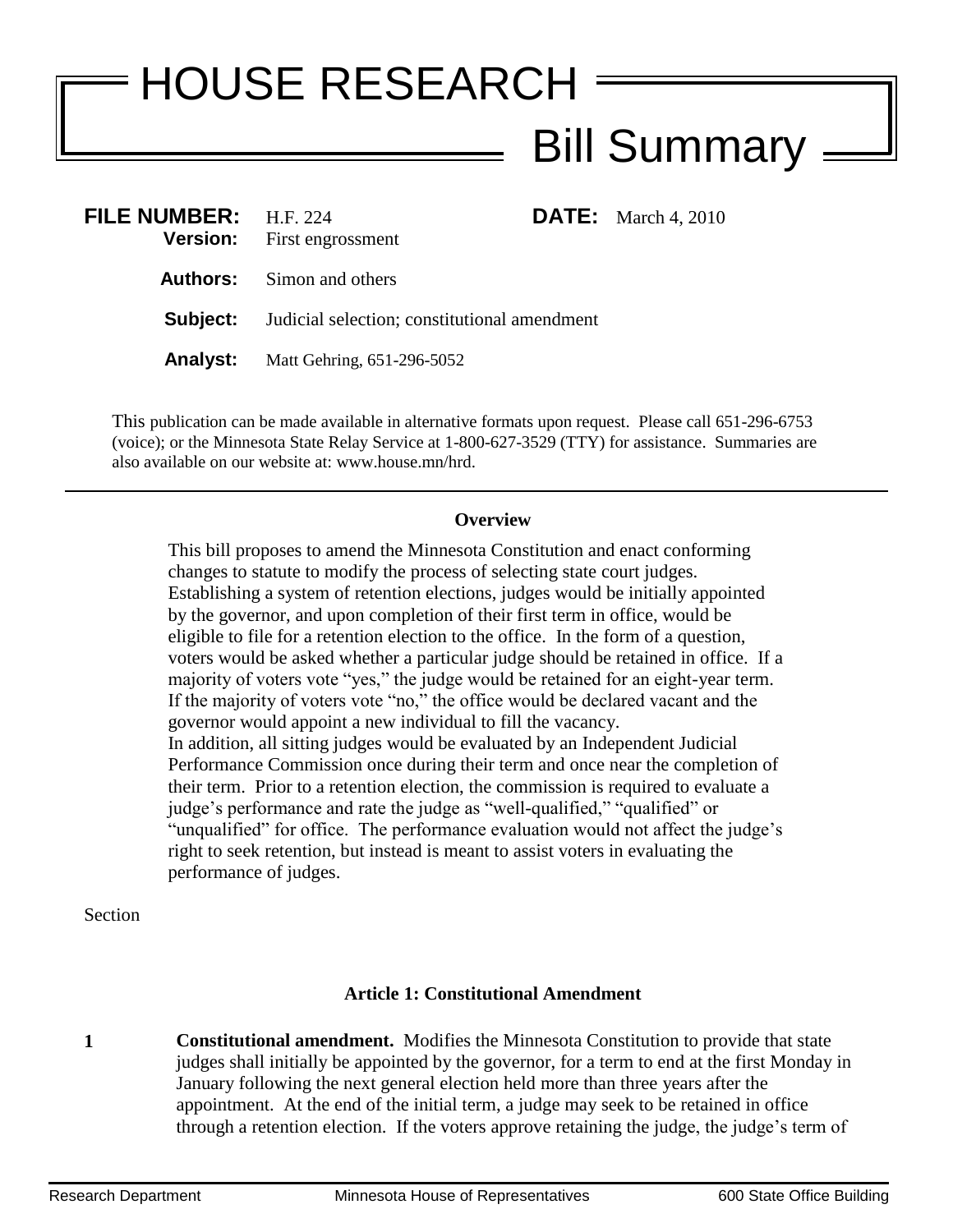office is eight years.

The new constitutional language requires that an independent judicial performance commission evaluate the performance of judges in a nonpartisan manner, according to criteria developed and published by the commission, and any other criteria established by law.

The current constitutional process, to be replaced by this bill, provides a six-year term of office for judges, and requires the governor to fill vacancies by appointment. If the governor fills a vacancy by appointment, an election for the office is to be held at the next general election held at least one year after the appointment.

- **2 Submission to voters.** Requires the constitutional amendment to be placed on the ballot at the November 2010 general election. The text of the question to the voters must read exactly as provided in the bill.
- **3 Transition.** Provides transitional language to facilitate implementation of the new constitutional requirements in the bill.

# **Article 2: Statutory Provisions**

- **1 Ballot question.** Specifies that, for purposes of Minnesota's campaign finance reporting laws, a judicial retention election does not come within the definition of a "ballot question" even though, in the context of an appellate judicial office, a retention election would consist of a question "voted on by all voters of the state."
- **2 Candidate.** Specifies that, for purposes of Minnesota's campaign finance reporting laws, a judge seeking to be retained in office is considered a "candidate" for the office.
- **3 Election.** Specifies that, for purposes of Minnesota's campaign finance reporting laws, a retention election is an "election."
- **4 First registration.** Modifies certain campaign finance registration requirements when a political committee, political fund, principal campaign committee, or party unit makes a contribution or expenditure to advocate the retention or defeat of a judicial candidate.

Registration would be required within 72 hours after a covered entity makes a contribution or expenditure in excess of \$100.

- **5 Time for filing; campaign finance reports.** Requires additional campaign finance reports be filed if a political committee, political fund, or party unit makes aggregate expenditures in excess of \$100 related to a judicial retention election. Full reports would be required 90, 60, and 30 days prior to the retention election.
- **6 Independent expenditures; judicial retention.** Requires reporting of independent expenditure activity related to a judicial retention election.

A report, as specified in the bill, would be required within 48 hours after any individual or entity makes (or contracts to make) an expenditure in excess of \$1,000, up to 20 days prior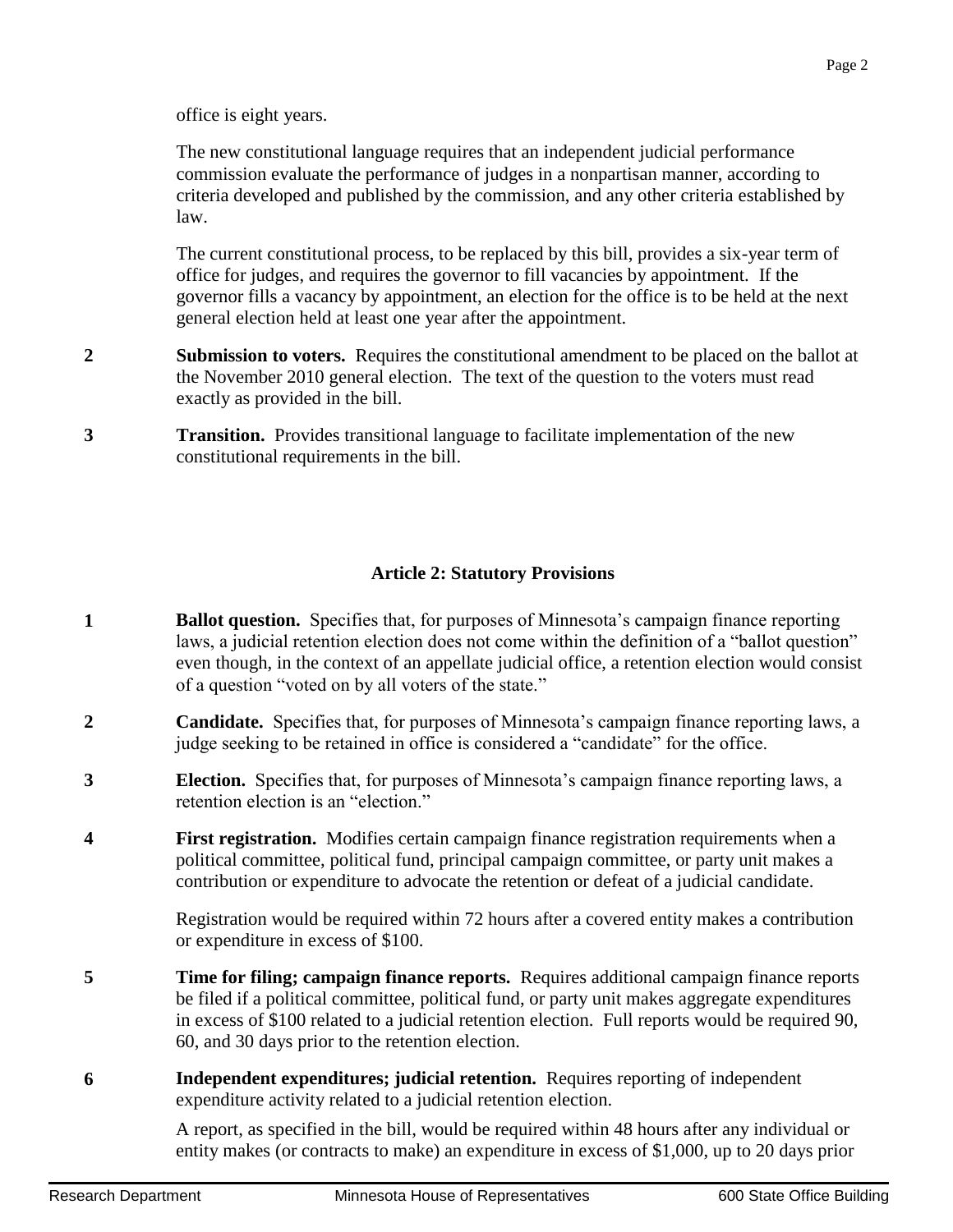If the retention election will occur within 20 days of the expenditure, a report is required within 24 hours of any individual or entity making (or contracting to make) an independent expenditure in excess of \$100.

A copy of any report required under this section would also be required to be provided to the judicial candidate by certified mail.

- **7 Independent Judicial Performance Commission.** Enacts a cross-reference in the Minnesota government data practices act to the data classifications and handling procedures included later in the bill.
- **8 Judicial retention candidates; affidavits of candidacy.** Modifies the existing election law to reflect the new retention election process. This section requires a justice or judge filing for retention to include in their affidavit of candidacy the particular office in which the justice or judge seeks to be retained.
- **9 Filing fee.** Adds a judicial performance evaluation fee to a judicial candidate's filing fee, to be deposited in a special account created later in the bill.
- **10 Judicial elections; specification of name in election notice.** Modifies the existing election law to reflect the new retention election process. This section requires the notice of election to state the name of each justice or judge seeking retention, if more than one justice or judge is seeking retention at the same election.
- **11 Judicial retention candidates; ballot format.** Requires the official ballot to contain the names of all justices or judges seeking to retain their office. The existing law specifies the manner in which each office is to be labeled on the ballot.

This section also specifies the appearance of a retention election on the ballot. A retention election must be submitted to the voters as a question: "Shall (name of judge) of the (type of court) be retained in office?"

**12 Retention of judges; election process.** Specifies the method of filing for retention, and the procedures upon completion of the vote. A judge seeking to retain office must file an affidavit of candidacy with the secretary of state within the same time period established for other elected offices.

> If the majority of those voting at the election vote "no" for retention of a judge, then upon expiration of the term of office, the office is declared vacant and is filled through initial appointment by the governor. A judge who loses a retention election may not be considered to fill that resulting vacancy.

If the majority of voters vote "yes," then the judge is retained for an eight-year term.

# **13 Independent Judicial Performance Commission.**

The Independent Judicial Performance Commission, required by the constitution as amended by this bill, is designed to evaluate the performance of judges during their term in office.

 **Subd. 1. Establishment.** Formally establishes the commission, and provides that it is an independent body not subject to the direct control of any branch of government.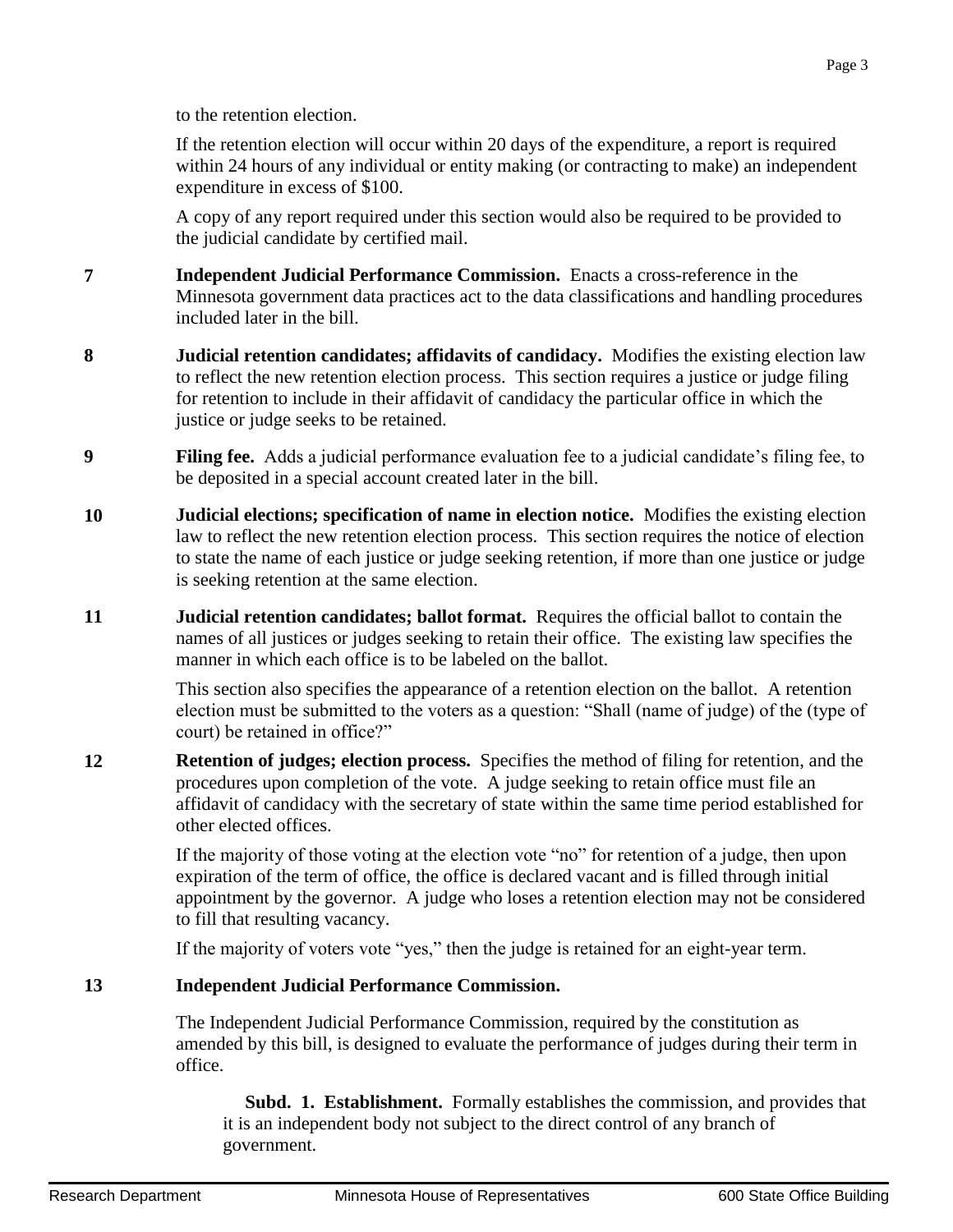**Subd. 2. Commission purpose.** The commission must conduct public hearings and adopt a process for evaluating judicial performance. The evaluation process must be designed to assist voters in evaluating judges, facilitate self-improvement of all judges, and promote public accountability.

#### **Subd. 3. Commission members.**

 (a) The independent judicial performance commission is a 24-member commission. Commission members must be residents of Minnesota, and may not be a sitting judge or public official, as defined in chapter 10A, while serving on the commission. "Public official" includes members of the legislature and certain legislative staff, constitutional officers and their chief administrative deputies, executive branch commissioners and specified executive staff, and several other miscellaneous governmental positions.

 An attorney may not be appointed to the commission unless the attorney has been admitted to practice law in Minnesota for at least five years. Members of the commission may be reappointed for up to two additional terms.

(b) Members of the judicial performance commission are appointed as follows:

 The governor appoints a total of eight members, each of whom serve the shorter of a four-year term or until the governor who made the appointment leaves office. No more than four of the governor's appointees may be attorneys at the time of appointment.

The supreme court appoints a total of eight members, one of whom must be appointed to serve as chair of the commission. Each appointee is appointed for a four-year term. No more than four of the court's appointees may be attorneys at the time of appointment.

 The legislature appoints a total of eight members. In order, the speaker of the house appoints one member, the majority leader of the senate appoints one member, the minority leader of the house appoints one member, and the minority leader of the senate appoints one member. A second round of appointments is conducted in the same order. Legislative appointees serve a two-year term. No more than four of the legislative appointees may be attorneys at the time of appointment.

 (c) In making appointments, the diversity of the state's population and the importance of balanced geographic representation must be considered. Appointees must be individuals of outstanding competence and reputation.

 (d) Judicial performance commission members must perform duties in an impartial and objective manner, and make recommendations based solely upon matters in the record as developed by the commission.

 (e) A member of the commission may be removed at any time for cause, after notice and a hearing, or, upon proper notice, after missing three consecutive meetings.

 (f) If a vacancy occurs on the board, the appointing authority must appoint a person to fill the vacancy for the remainder of the unexpired term.

(g) The commission is required to appoint an executive secretary.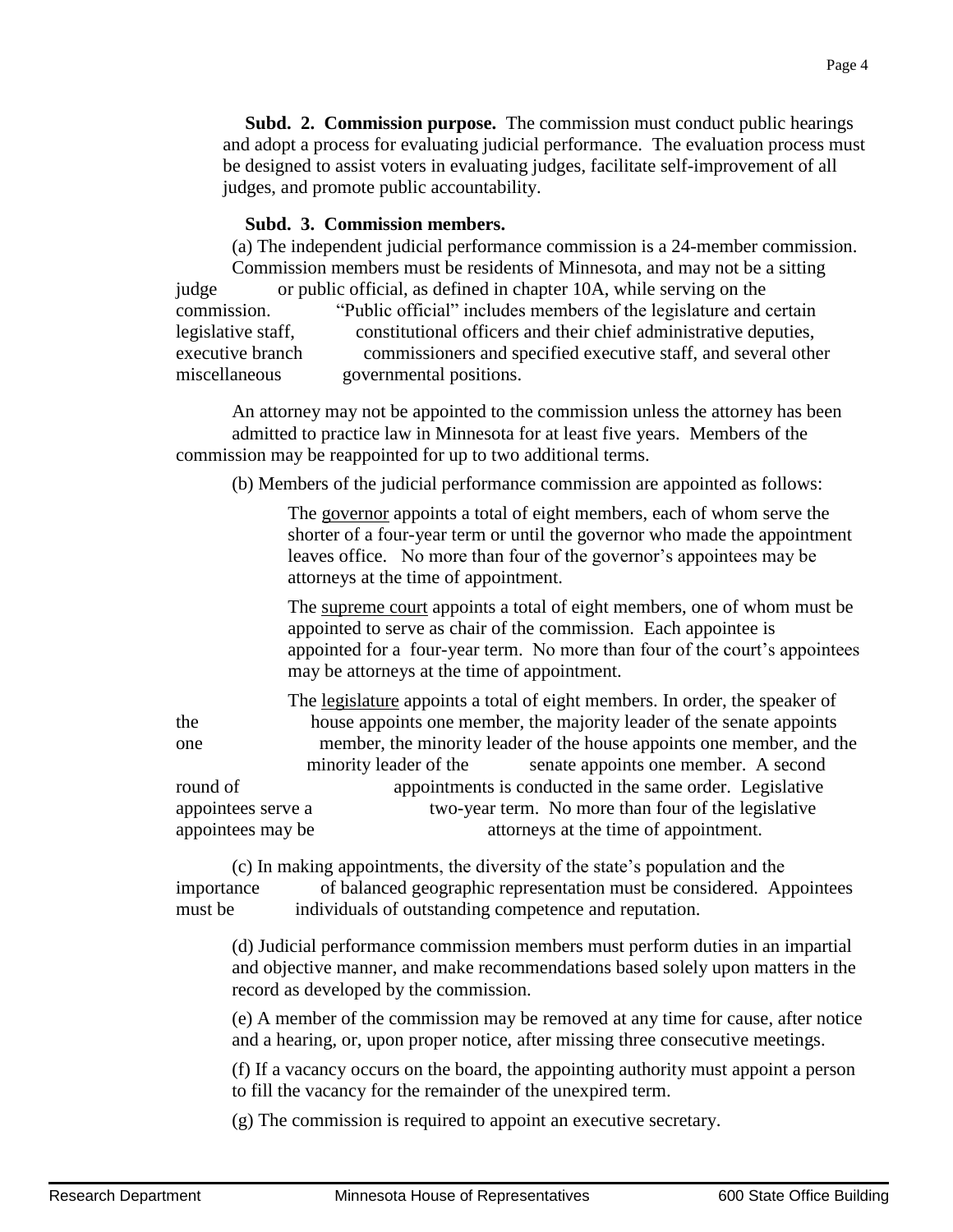**Subd. 4. Meetings and data.** Specifies that the judicial performance commission is subject to the open meetings law, with some exceptions, and provides that data collected by the commission is public, with some exceptions.

## **Subd. 5. Standards and procedures.**

(a) Requires the performance commission to develop written standards by which judicial performance is to be evaluated. The standards, which must be approved by the supreme court, must also be periodically updated.

The bill specifies certain criteria for inclusion in the standards: knowledge of the law, procedure, integrity, impartiality, temperament, respect for litigants, respect for the rule of law, administrative skill, punctuality, and communication skills.

The performance commission is prohibited from evaluating judicial performance based upon substantive legal issues or opinions subject to standard appellate review.

(b) Requires the commission to establish procedures for collecting information and conducting reviews, and to periodically review the performance of each judge. Public comment must be requested, and hearings are required before a determination as to whether a judge does or does not meet the established standards for judicial performance. Hearings may be conducted by a panel of members, as provided in subdivision 9.

## **Subd. 6. Surveys.**

(a) Requires anonymous survey forms to be distributed to a representative sampling of attorneys, litigants, other judges, and other persons who have been in direct contact with the judge being evaluated and have knowledge of the judge's performance. The surveys must be distributed once midway through a judge's term, and again at least nine months before a judge's retention election. The Supreme Court is permitted to adopt rules establishing additional standards for survey procedures.

(b) The performance commission may employ or contract with qualified individuals to administer the survey.

(c) The survey must seek evaluation consistent with the performance standards for judges, and must solicit narrative comments on a judge's performance. Survey responses are private data, except that narrative comments are private data on the judge (in other words, the judge would be entitled to read the narrative comments).

 **Subd. 7. Midterm evaluation.** Requires the performance evaluation commission to conduct a formal evaluation of a judge's performance as close as practicable to half-way through the judge's term in office. The evaluation must provide feedback to the judge and provide an opportunity for improvement.

 **Subd. 8. Retention-year evaluation.** Requires a judge seeking to be retained to notify the commission at least one year before expiration of the judge's term. Upon notification, the judge shall be evaluated, and declared to be "well qualified," "qualified" or "unqualified" for office. An "unqualified" declaration does not prohibit the judge from pursuing retention by the voters.

A judge who does not intent to seek retention may waive the evaluation. Upon waiver, the judge is not permitted to file an affidavit of candidacy to be retained, and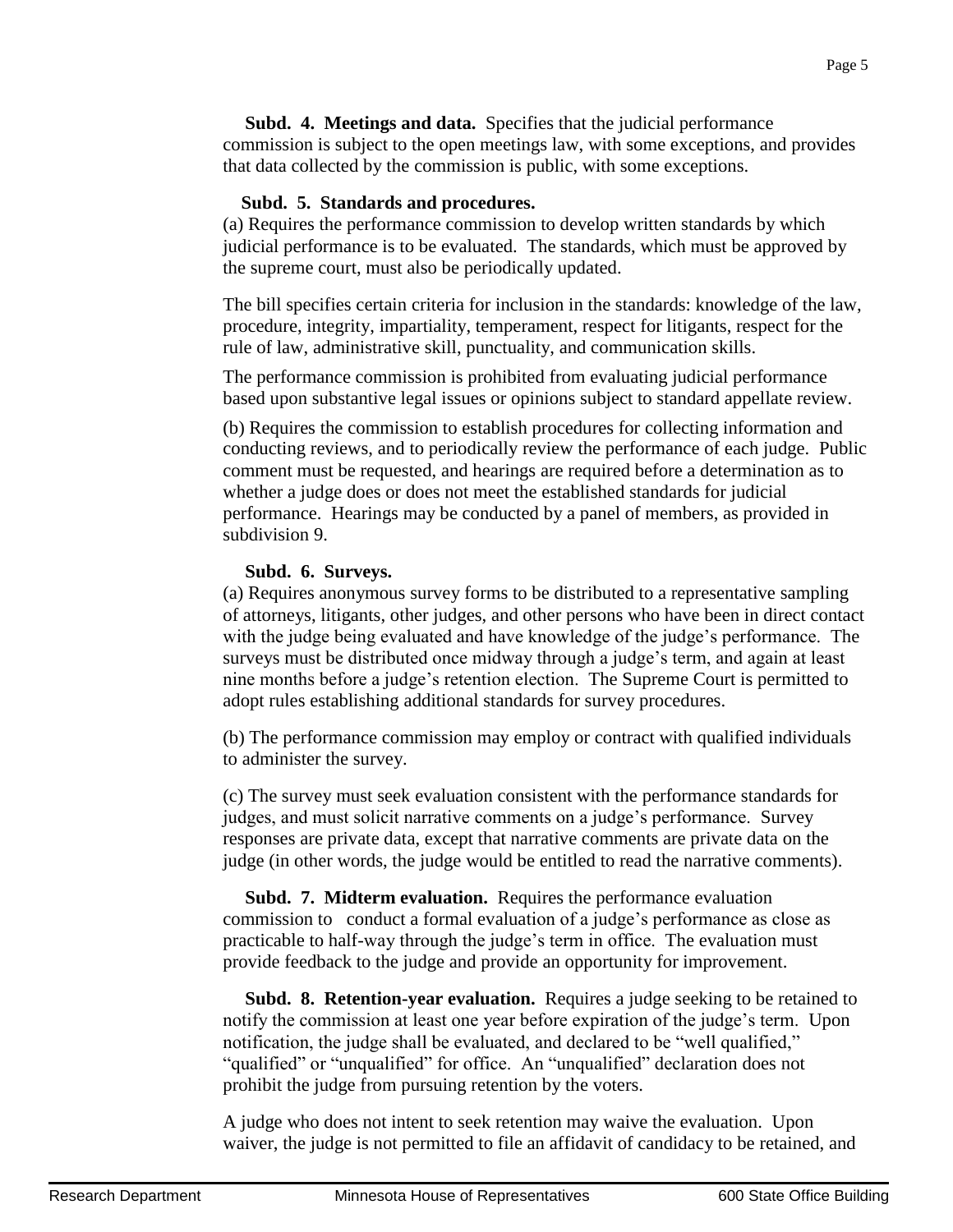may not be appointed by the governor to fill the resulting vacancy.

#### **Subd. 9. Evaluation panels.**

(a) Provides that an evaluation panel consists of five members. Each of the three appointing branches of government must have an appointee on every panel, but members are otherwise to be chosen randomly.

The evaluation panel must report its results to the full commission. If a judge is declared by the panel to be unqualified, the full commission must conduct a review. A review of a panel's decision is also required if one member of the panel, or three members of the full commission, request a full review within 15 days after the panel's report. The commission may overturn a panel's decision; if a panel's decision is not reviewed, the panel's conclusion is considered final.

(b) If an evaluation is reviewed by the full commission, the commission must provide notice to the affected judge. The judge has the right to submit written comments to the full commission and to appear and be heard prior to the commission's final vote.

 **Subd. 10. Publication of results.** Requires the commission to compile a factual report on each judge standing for retention and to make the report available to the public one month before the deadline to file an affidavit of candidacy for retention.

**14 Judicial retention elections; state general elections.** Provides that retention elections are to be held consistent with the procedures in law for administering the state general election. A cross-reference is established specifying ballot placement requirements.

#### **15 Requirements; service on commissions.**

 **Subd. 1. Multiple commissions.** Provides that a person may not serve on more than one judicial selection or evaluation commission at a time.

 **Subd. 2. End of service.** Provides that commission members serve until their successors are appointed and qualified.